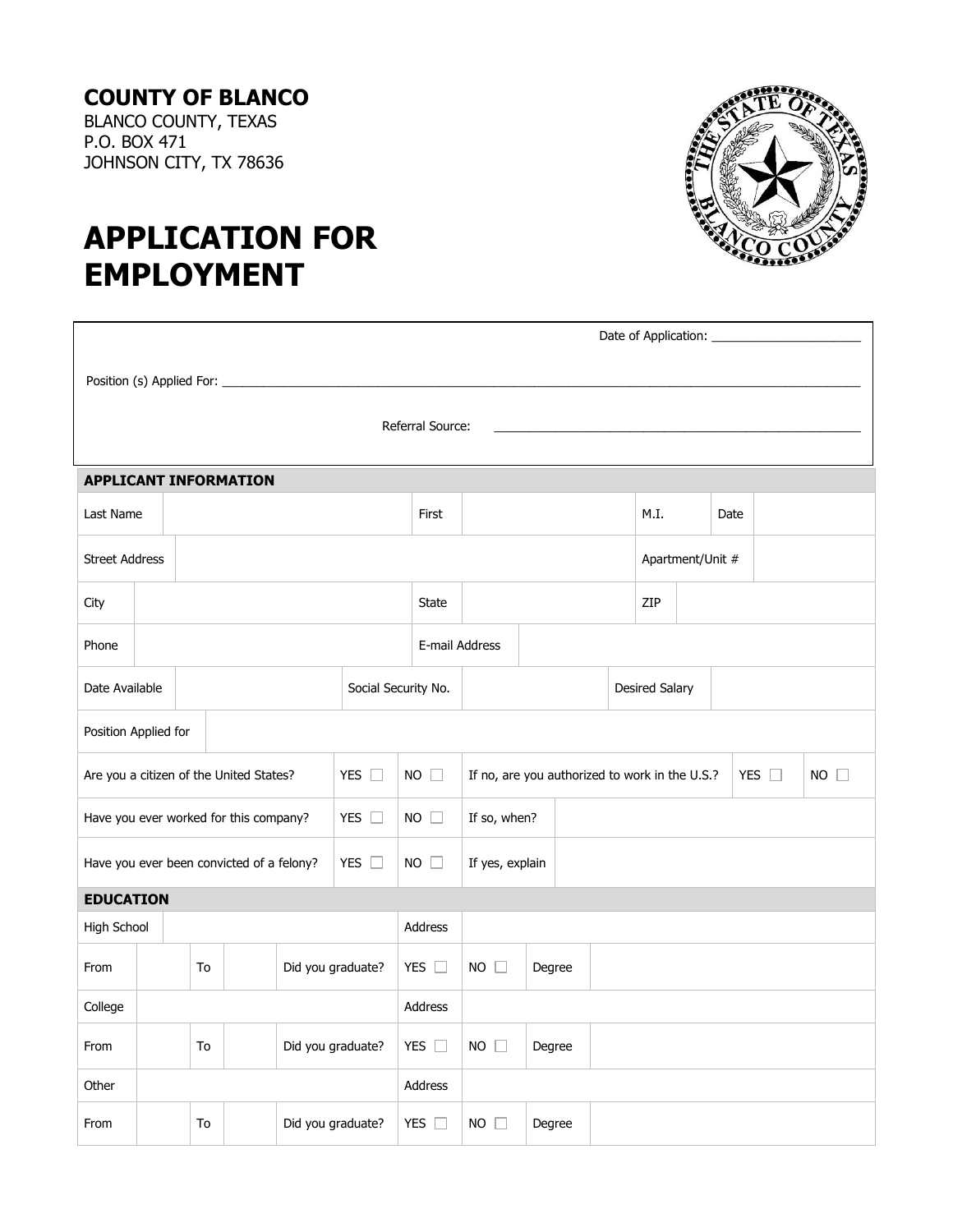| <b>REFERENCES</b>                          |  |              |  |  |  |  |  |
|--------------------------------------------|--|--------------|--|--|--|--|--|
| Please list three professional references. |  |              |  |  |  |  |  |
| Full Name                                  |  | Relationship |  |  |  |  |  |
| Company                                    |  | Phone        |  |  |  |  |  |
| Address                                    |  |              |  |  |  |  |  |
| Full Name                                  |  | Relationship |  |  |  |  |  |
| Company                                    |  | Phone        |  |  |  |  |  |
| Address                                    |  |              |  |  |  |  |  |
| Full Name                                  |  | Relationship |  |  |  |  |  |
| Company                                    |  | Phone        |  |  |  |  |  |
| Address                                    |  |              |  |  |  |  |  |

Indicate languages you speak. read and/or write.

|              | <b>FLUENT</b> | GOOD | <b>FAIR</b> |
|--------------|---------------|------|-------------|
| <b>SPEAK</b> |               |      |             |
| <b>READ</b>  |               |      |             |
| <b>WRITE</b> |               |      |             |

 $\_$  ,  $\_$  ,  $\_$  ,  $\_$  ,  $\_$  ,  $\_$  ,  $\_$  ,  $\_$  ,  $\_$  ,  $\_$  ,  $\_$  ,  $\_$  ,  $\_$  ,  $\_$  ,  $\_$  ,  $\_$  ,  $\_$  ,  $\_$  ,  $\_$  ,  $\_$  ,  $\_$  ,  $\_$  ,  $\_$  ,  $\_$  ,  $\_$  ,  $\_$  ,  $\_$  ,  $\_$  ,  $\_$  ,  $\_$  ,  $\_$  ,  $\_$  ,  $\_$  ,  $\_$  ,  $\_$  ,  $\_$  ,  $\_$  ,

\_\_\_\_\_\_\_\_\_\_\_\_\_\_\_\_\_\_\_\_\_\_\_\_\_\_\_\_\_\_\_\_\_\_\_\_\_\_\_\_\_\_\_\_\_\_\_\_\_\_\_\_\_\_\_\_\_\_\_\_\_\_\_\_\_\_\_\_\_\_\_\_\_\_\_\_\_\_\_\_\_\_\_\_\_\_

 $\_$  ,  $\_$  ,  $\_$  ,  $\_$  ,  $\_$  ,  $\_$  ,  $\_$  ,  $\_$  ,  $\_$  ,  $\_$  ,  $\_$  ,  $\_$  ,  $\_$  ,  $\_$  ,  $\_$  ,  $\_$  ,  $\_$  ,  $\_$  ,  $\_$  ,  $\_$  ,  $\_$  ,  $\_$  ,  $\_$  ,  $\_$  ,  $\_$  ,  $\_$  ,  $\_$  ,  $\_$  ,  $\_$  ,  $\_$  ,  $\_$  ,  $\_$  ,  $\_$  ,  $\_$  ,  $\_$  ,  $\_$  ,  $\_$  ,

List professional, trade, business or civic activities and offices held.

(You may exclude memberships which would reveal sex, race, religion national origin,

age, ancestry or handicap or other protected status):

We consider applicants for all positions without regard to race, color religion, sex, national origin, age marital or veteran status, the presence of a non-job related medical condition or handicap, or any other legally protected status

### AN EQUAL OPPORTUNITY EMPLOYER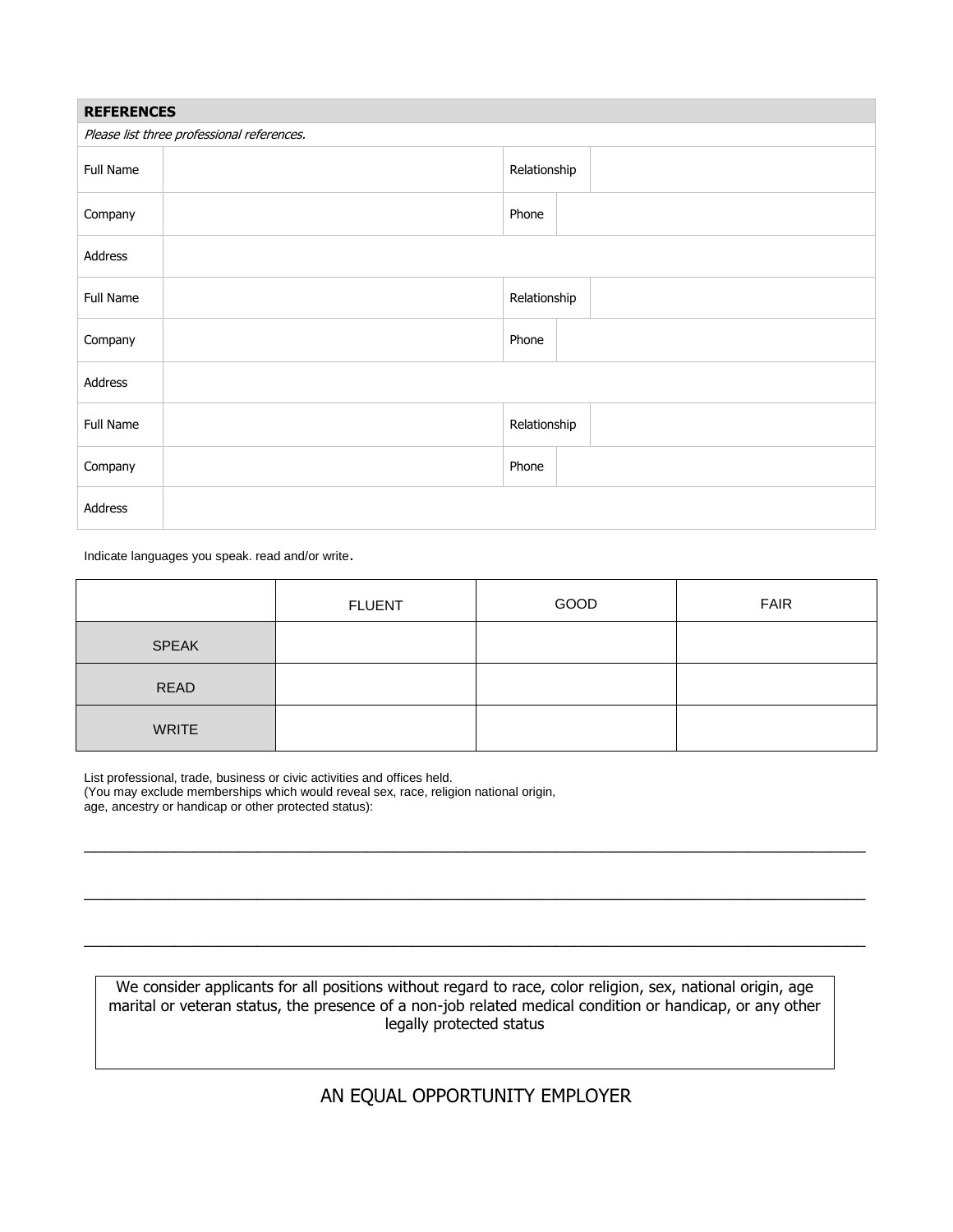| PREVIOUS EMPLOYMENT                                                                      |    |                                                          |                        |              |                  |  |  |  |  |
|------------------------------------------------------------------------------------------|----|----------------------------------------------------------|------------------------|--------------|------------------|--|--|--|--|
| Company                                                                                  |    |                                                          |                        | Phone        |                  |  |  |  |  |
| Address                                                                                  |    |                                                          | Supervisor             |              |                  |  |  |  |  |
| Job Title                                                                                |    |                                                          | <b>Starting Salary</b> | \$           | Ending Salary \$ |  |  |  |  |
| Responsibilities                                                                         |    |                                                          |                        |              |                  |  |  |  |  |
|                                                                                          |    |                                                          |                        |              |                  |  |  |  |  |
| From                                                                                     | To | Reason for Leaving                                       |                        |              |                  |  |  |  |  |
|                                                                                          |    | May we contact your previous supervisor for a reference? | YES $\Box$             | NO $\square$ |                  |  |  |  |  |
| Company                                                                                  |    |                                                          |                        | Phone        |                  |  |  |  |  |
| Address                                                                                  |    |                                                          |                        | Supervisor   |                  |  |  |  |  |
| Job Title<br><b>Starting Salary</b>                                                      |    |                                                          |                        | \$           | Ending Salary \$ |  |  |  |  |
| Responsibilities                                                                         |    |                                                          |                        |              |                  |  |  |  |  |
|                                                                                          |    |                                                          |                        |              |                  |  |  |  |  |
| From                                                                                     | To | Reason for Leaving                                       |                        |              |                  |  |  |  |  |
| YES $\square$<br>$NO$ $\Box$<br>May we contact your previous supervisor for a reference? |    |                                                          |                        |              |                  |  |  |  |  |
| Company                                                                                  |    |                                                          | Phone                  |              |                  |  |  |  |  |
| Address                                                                                  |    |                                                          | Supervisor             |              |                  |  |  |  |  |
| Job Title<br><b>Starting Salary</b>                                                      |    |                                                          |                        | $\pmb{\$}$   | Ending Salary \$ |  |  |  |  |
| Responsibilities                                                                         |    |                                                          |                        |              |                  |  |  |  |  |
|                                                                                          |    |                                                          |                        |              |                  |  |  |  |  |
|                                                                                          |    |                                                          |                        |              |                  |  |  |  |  |
| From                                                                                     | To | Reason for Leaving                                       |                        |              |                  |  |  |  |  |
|                                                                                          |    | May we contact your previous supervisor for a reference? | YES $\square$          | $NO \square$ |                  |  |  |  |  |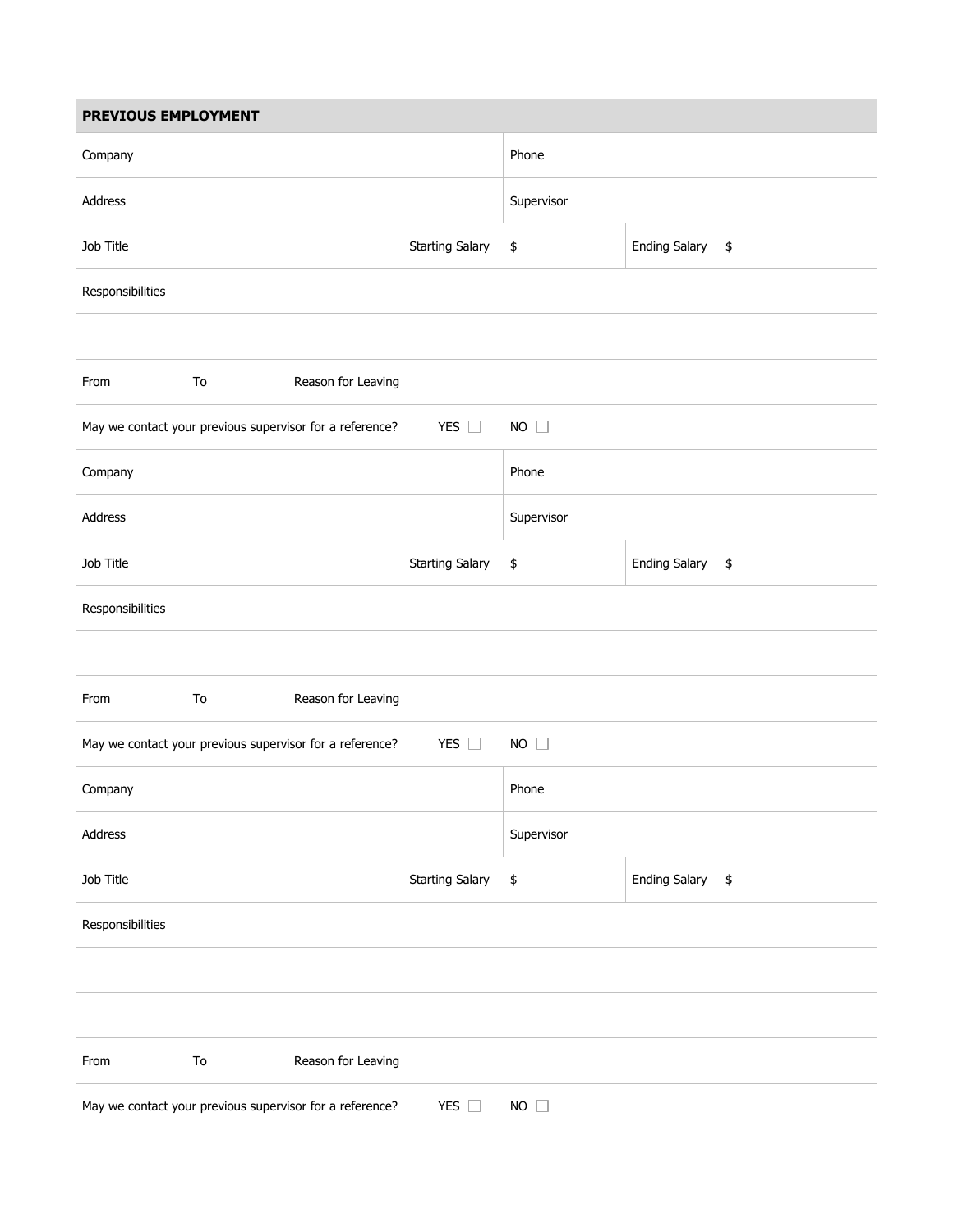|  |  |  |  | Special Skills and Oualifications: |  |
|--|--|--|--|------------------------------------|--|
|--|--|--|--|------------------------------------|--|

| <b>Military Service</b>                                                                                                                                                                                                                                                                                                                                                                                                                                                                                                                                                              |                     |  |  |  |  |  |
|--------------------------------------------------------------------------------------------------------------------------------------------------------------------------------------------------------------------------------------------------------------------------------------------------------------------------------------------------------------------------------------------------------------------------------------------------------------------------------------------------------------------------------------------------------------------------------------|---------------------|--|--|--|--|--|
|                                                                                                                                                                                                                                                                                                                                                                                                                                                                                                                                                                                      |                     |  |  |  |  |  |
| Special Employment Notice to Disabled Veterans, Vietnam Era Veterans, and Individuals With Physical or Mental Handicaps.<br>Government contractors are subject to 38 USC 2013 of the Viet era Veterans Readjustment Act of 1974 which requires that they take<br>affirmative action to employ and advance in employment qualified disabled veterans of the Vietnam Era, and Section 503 of the Rehabilitation<br>Act of 1973, as amended, which requires government contractors to take affirmative action to employ and advance in employment qualified<br>handicapped individuals. |                     |  |  |  |  |  |
| If you are a disabled veteran, or have a physical or mental handicap you are invited to<br>volunteer th. is information which will be treat, as confidential, Failure to provide this<br>Information will. not jeopardize or adversely affect your consideration for employment.<br>If you wish to be identified, please sign below.                                                                                                                                                                                                                                                 |                     |  |  |  |  |  |
| Individual disabled<br>Handicapped                                                                                                                                                                                                                                                                                                                                                                                                                                                                                                                                                   | √eteran             |  |  |  |  |  |
| Signed                                                                                                                                                                                                                                                                                                                                                                                                                                                                                                                                                                               |                     |  |  |  |  |  |
|                                                                                                                                                                                                                                                                                                                                                                                                                                                                                                                                                                                      | Vietnam Era Veteran |  |  |  |  |  |
| Branch                                                                                                                                                                                                                                                                                                                                                                                                                                                                                                                                                                               | From<br>To          |  |  |  |  |  |
| Rank at Discharge                                                                                                                                                                                                                                                                                                                                                                                                                                                                                                                                                                    | Type of Discharge   |  |  |  |  |  |
| If other than honorable, explain                                                                                                                                                                                                                                                                                                                                                                                                                                                                                                                                                     |                     |  |  |  |  |  |
|                                                                                                                                                                                                                                                                                                                                                                                                                                                                                                                                                                                      | Date                |  |  |  |  |  |
| Disclaimer and Signature                                                                                                                                                                                                                                                                                                                                                                                                                                                                                                                                                             |                     |  |  |  |  |  |
| I certify that my answers are true and complete to the best of my knowledge. If this application leads to employment, I understand that false<br>or misleading information in my application or interview may result in my release. This application for employment shall be considered active<br>for a period of time not to exceed 45days. Any applicant wishing to be considered for employment beyond this time period should                                                                                                                                                    |                     |  |  |  |  |  |
| inquire to whether or not applications are being accepted at that time-The applicant understands that neither this document nor any offer of<br>employment from the employer constitute an employee contract unless a specific document to that affect is executed                                                                                                                                                                                                                                                                                                                   |                     |  |  |  |  |  |
| by the employer and employee in writing, in the event of employment, I understand that false or misleading information given in my                                                                                                                                                                                                                                                                                                                                                                                                                                                   |                     |  |  |  |  |  |
| application or interview(s) may result in discharge. I understand, also, that I am required to abide by all rules and regulations of this<br>employer.                                                                                                                                                                                                                                                                                                                                                                                                                               |                     |  |  |  |  |  |
| Signature                                                                                                                                                                                                                                                                                                                                                                                                                                                                                                                                                                            |                     |  |  |  |  |  |

\_\_\_\_\_\_\_\_\_\_\_\_\_\_\_\_\_\_\_\_\_\_\_\_\_\_\_\_\_\_\_\_\_\_\_\_\_\_\_\_\_\_\_\_\_\_\_\_\_\_\_\_\_\_\_\_\_\_\_\_\_\_\_\_\_\_\_\_\_\_\_\_\_\_\_\_\_\_\_\_\_\_\_\_\_\_\_\_\_\_\_\_\_\_\_\_\_\_\_\_\_\_\_\_\_\_\_\_\_\_\_\_\_\_\_